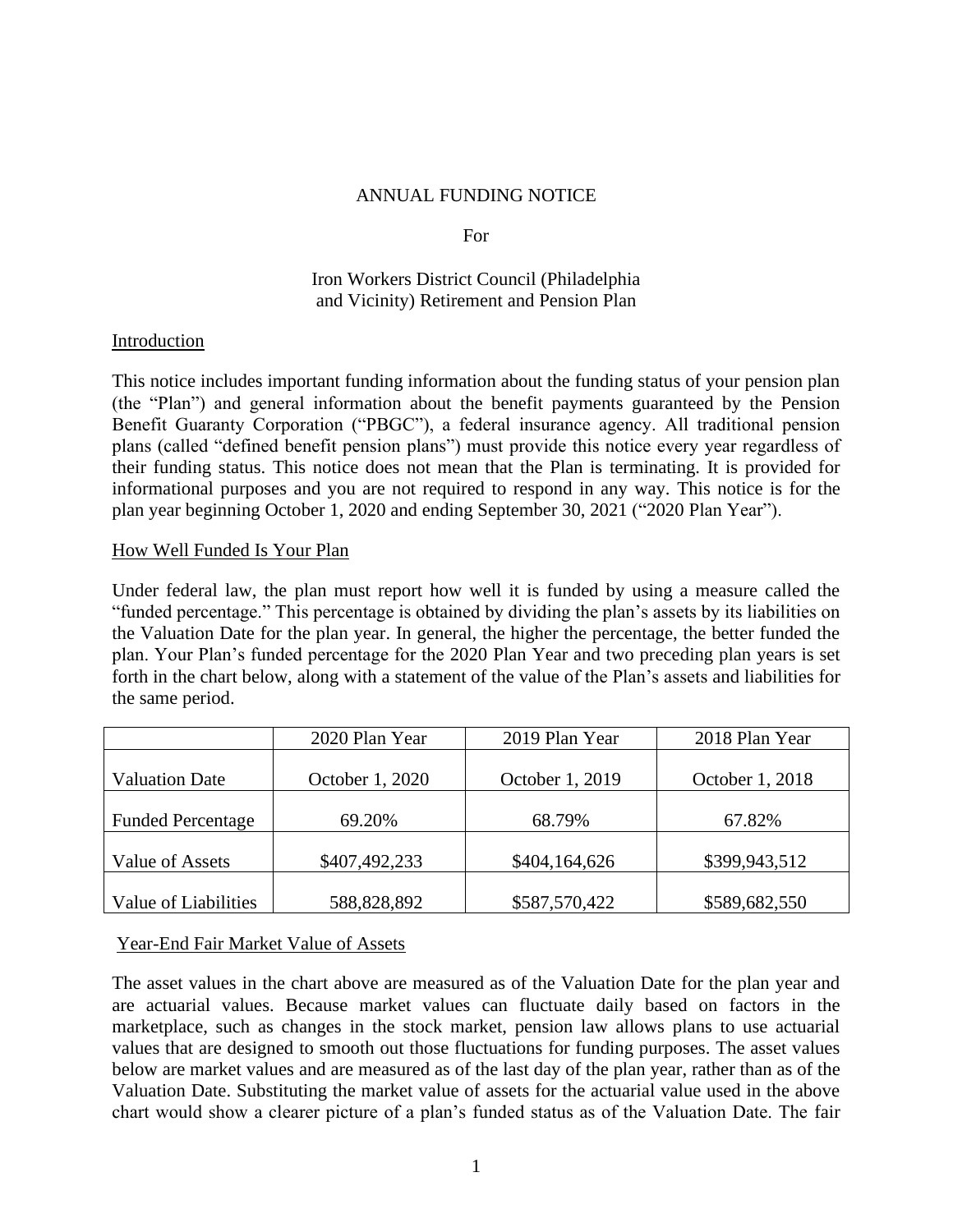market value of the Plan's assets as of the last day of the Plan Year and each of the two preceding plan years is shown in the following table:

|                                | September 30, 2021 | September 30, 2020 | September 30, 2019 |
|--------------------------------|--------------------|--------------------|--------------------|
| Fair Market Value<br>of Assets | 445,981,890*       | \$393,277,070      | \$405,906,805      |

\*The fair market value of the Plan's assets as of September 30, 2021 is preliminary and subject to change during the annual audit process.

## Critical or Endangered Status

Under federal pension law, a plan generally will be considered to be in "endangered" status if, at the beginning of the plan year, the funded percentage of the plan is less than 80 percent **or** the plan is projected to have an accumulated funding deficiency within the next seven years; in "seriously endangered" status if, at the beginning of the plan year, the funded percentage of the plan is less than 80 percent **and** the plan is projected to have an accumulated funding deficiency within the next seven; or in "critical" status if, at the beginning of the plan year, the funded percentage is less than 65 percent (other factors may also apply). If a pension plan enters endangered status or seriously endangered status, the trustees of the plan are required to adopt a funding improvement plan. Similarly, if a pension plan enters critical status, the trustees of the plan are required to adopt a rehabilitation plan. Rehabilitation and funding improvement plans establish steps and benchmarks for pension plans to improve their funding status over a specified period of time.

# *2021 Plan Year: Endangered Status*

For the 2021 Plan Year, the Plan was certified to be in "endangered" status because, at the time, the Fund was less than 80% funded based on the PPA's funding measures with no projected accumulated funding deficiency for at least the next 10 years. The Trustees adopted a Funding Improvement Plan on January 19, 2021. However, since the negotiated contribution rates in current contracts are expected to be sufficient to fund the benefits that participants are earning each year, to pay the Fund's operating costs, to improve the Plan's funding percentage and to otherwise satisfy the funding requirements of the PPA, the Funding Improvement Plan contains no additional benefit or contribution rate changes. You may get this information by contacting the plan administrator:

> Plan Administrator Iron Workers District Council (Philadelphia and Vicinity) Retirement and Pension Plan 12 Edison Place Springfield, NJ 07081 (215) 537-0900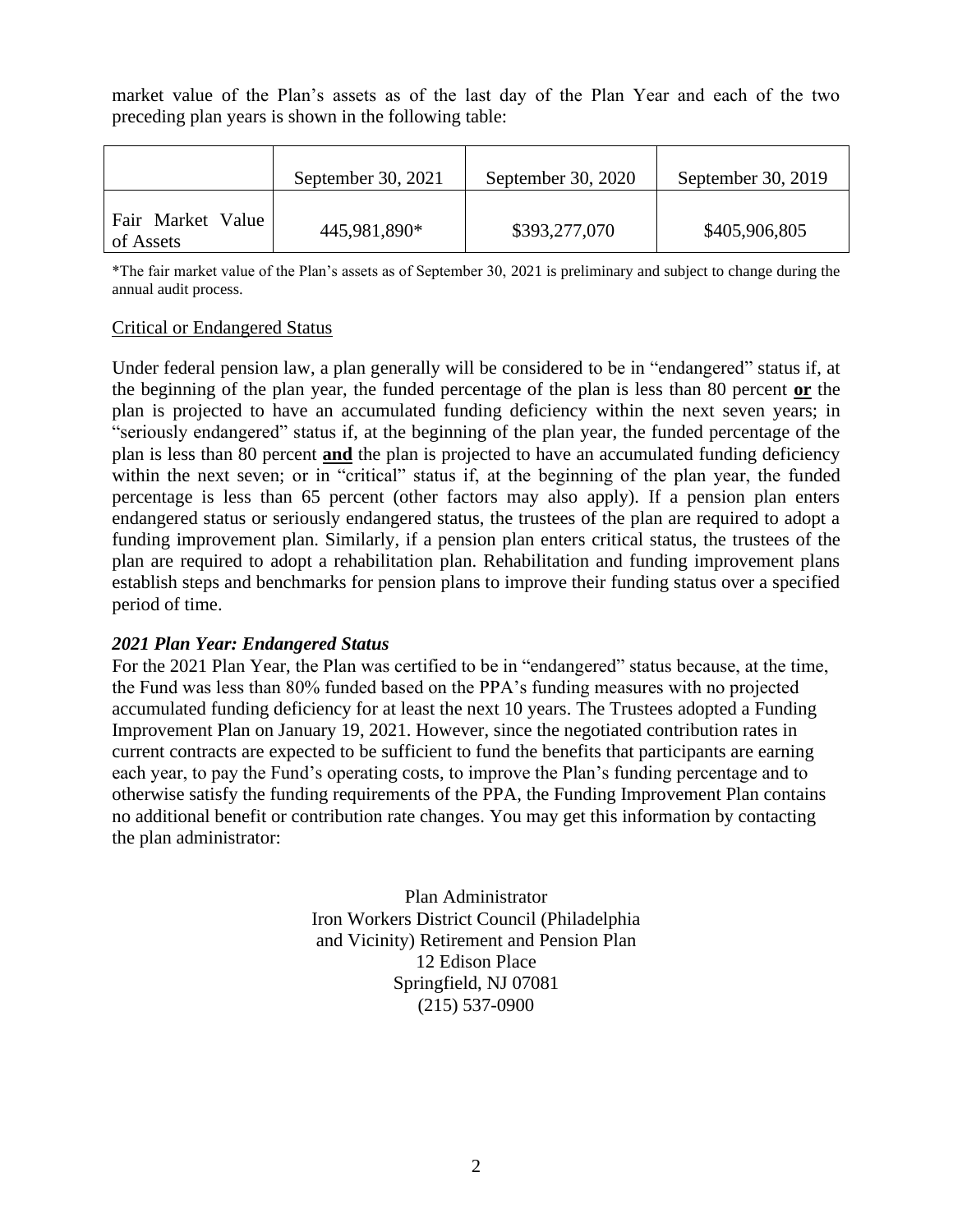## Participant Information

The total number of participants in the plan as of the Plan's valuation date was 4,925. Of this number, 1,697 were active participants, 2,642 were retired or separated from service and receiving benefits, and 586 were retired or separated from service and entitled to future benefits.

### Funding & Investment Policies

The law requires that every pension plan have a procedure for establishing a funding policy to carry out the plan objectives. A funding policy relates to the level of contributions needed to pay for benefits promised under the plan currently and over the years. The funding policy of the Plan is that the Plan is funded by contributions made by employers pursuant to collective bargaining agreements with the unions that represent the Plan's participants.

Once money is contributed to the Plan, the money is invested by plan officials called fiduciaries. Specific investments are made in accordance with the Plan's investment policy. Generally speaking, an investment policy is a written statement that provides the fiduciaries who are responsible for plan investments with guidelines or general instructions concerning various types or categories of investment management decisions.

The objective of the investment policy of the Iron Workers of Philadelphia & Vicinity Retirement and Pension Plan is to create moderate capital growth with some focus on income. Specifically, the Plan seeks to achieve an absolute annual return of 7%. In order to minimize risk, the plan diversifies its investments by targeting an asset allocation of at least 60% equity investments, 30% fixed income investments, 5% real estate and up to 5% cash. The Trustees review the Plan's actual allocation versus the target allocation no less frequently than each calendar quarter and, if the Plan's investment consultant so recommends, the Trustees rebalance the actual allocation to meet the target allocation. The investment consultant also advises the Trustees regarding modifications to the target allocation based on periodic changes in market conditions. The Trustees hire numerous investment managers to invest the Plan's assets within each discrete asset class. These managers are selected through a search process conducted by the Plan's investment consultant and, after a manager is appointed, the Trustees monitor the performance of the manager on a regular basis but in no case less frequently than each calendar quarter. In addition, the Trustees give each manager a set of objectives and restrictions to follow in the execution of their investment duties. If certain managers underperform or violate these restrictions, the Plan's investment consultant so advises the Trustees and, with the advice of the consultant, the Trustees determine whether to terminate the manager and, in the case of a terminated manager, whether to appoint a replacement manager or place the assets with existing managers.

In accordance with the Plan's investment policy, the Plan's assets were allocated among the following categories of investments, as of the end of the Plan Year. These allocations are percentages of total assets: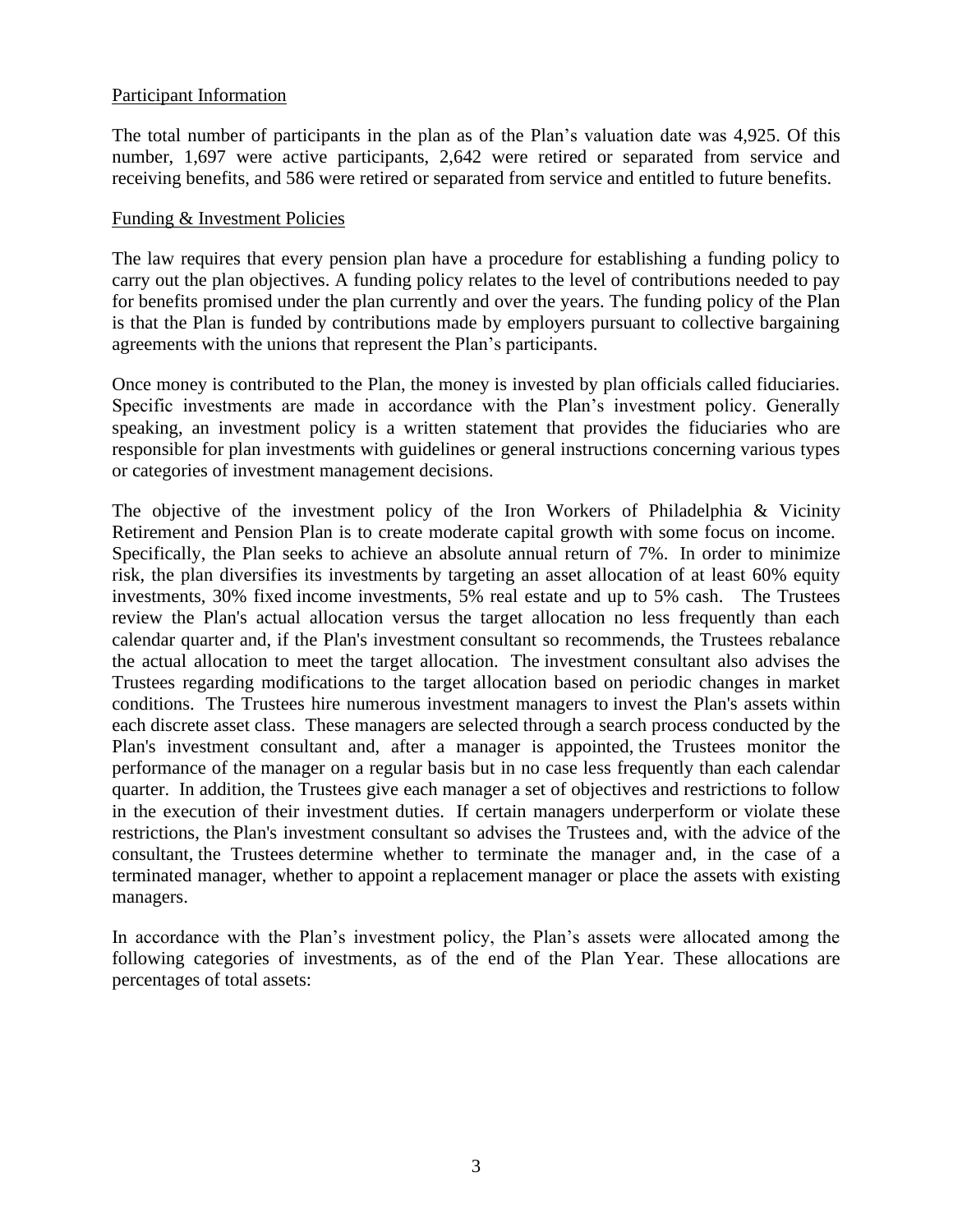| <b>Asset Allocations</b>                                                        | Percentage |  |
|---------------------------------------------------------------------------------|------------|--|
| Interest-bearing cash<br>1.                                                     | 4.2        |  |
| U.S. government securities<br>2.                                                | 8.6        |  |
| Corporate debt instruments (other than employer securities):<br>3.              |            |  |
| Preferred                                                                       |            |  |
| All other                                                                       | 11.5       |  |
| Corporate stocks (other than employer securities):<br>4.                        |            |  |
| Preferred                                                                       |            |  |
| Common                                                                          | 45.6       |  |
| Partnership/joint venture interests<br>5.                                       | 22.0       |  |
| Real estate (other than employer real property)<br>6.                           |            |  |
| Loans (other than to participants)<br>7.                                        |            |  |
| Participant loans<br>8.                                                         |            |  |
| 9. Value of interest in common/collective trusts                                | 6.6        |  |
| 10. Value of interest in pooled separate accounts                               | 1.1        |  |
| 11. Value of interest in master trust investment accounts                       |            |  |
| 12. Value of interest in 103-12 investment entities                             |            |  |
| 13. Value of interest in registered investment companies                        | 0.4        |  |
| (e.g. mutual funds)<br>14. Value of funds held in insurance co. general account |            |  |
| (unallocated contracts)                                                         |            |  |
| 15. Employer-related investments:                                               |            |  |
| <b>Employer Securities</b>                                                      |            |  |
| Employer real property                                                          |            |  |
| 16. Buildings and other property used in plan operation                         |            |  |
| 17. Other                                                                       |            |  |
|                                                                                 |            |  |

For more information about the plan's investment in any of the following types of investments as described in the chart above – common/collective trusts, pooled separate accounts, master trust investment accounts, or 103-12 investment entities – contact

> Plan Administrator Iron Workers District Council (Philadelphia and Vicinity) Retirement and Pension Plan 12 Edison Place Springfield, NJ 07081 (215) 537-0900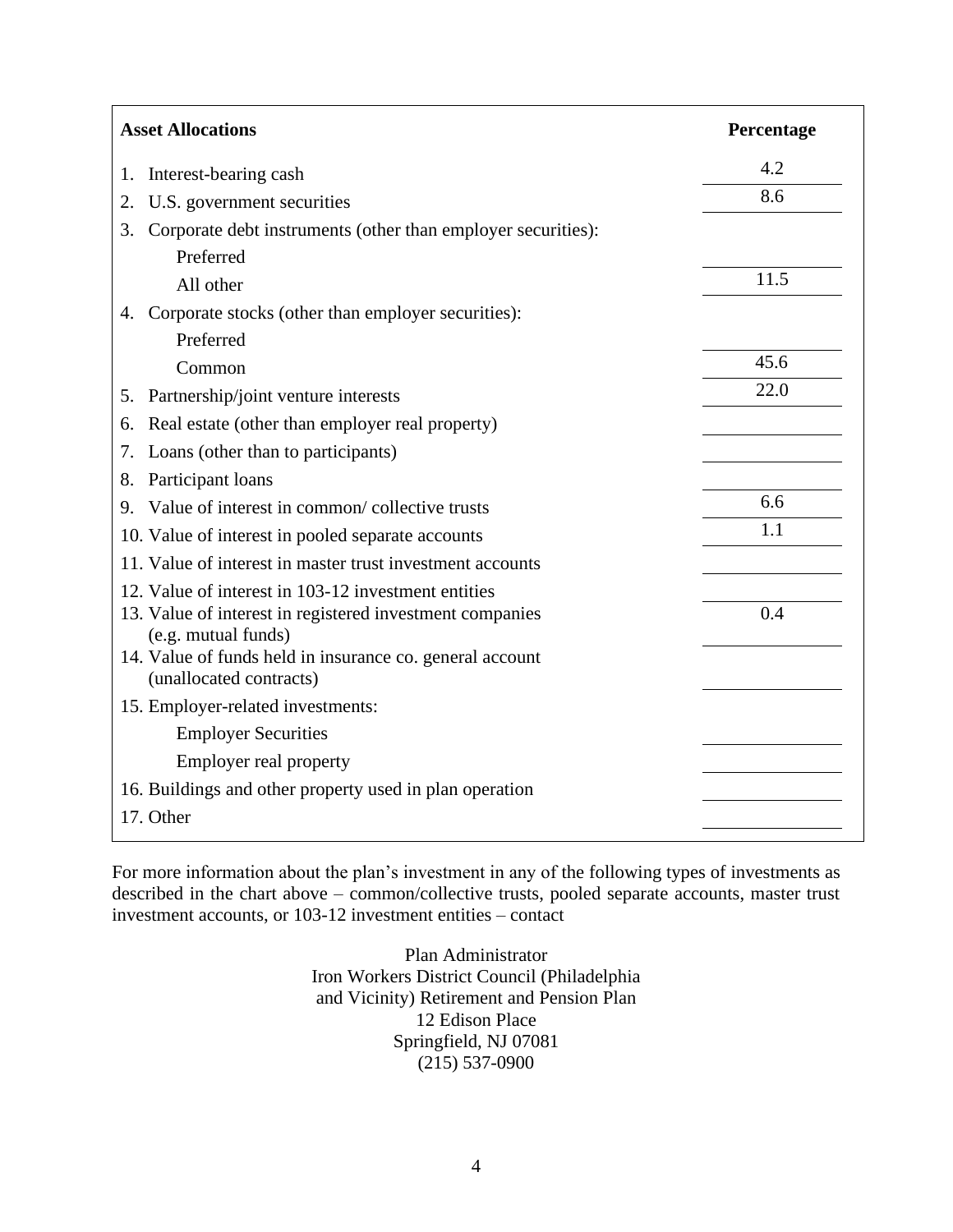## Right to Request a Copy of the Annual Report

A pension plan is required to file with the US Department of Labor an annual report called the Form 5500 that contains financial and other information about the plan. Copies of the annual report are available from the US Department of Labor, Employee Benefits Security Administration's Public Disclosure Room at 200 Constitution Avenue, NW, Room N-1513, Washington, DC 20210, or by calling (202) 693-8673. For 2009 and subsequent plan years, you may obtain an electronic copy of the plan's annual report by going to www.efast.dol.gov and using the Form 5500 search function. Or you may obtain a copy of the Plan's annual report by making a written request to the Fund Manager. Individual information, such as the amount of your accrued benefit under the plan, is not contained in the annual report. If you are seeking information regarding your benefits under the plan, contact the plan administrator identified below under "Where to Get More Information."

## Summary of Rules Governing Plans in Reorganization and Insolvent Plans

Federal law has a number of special rules that apply to financially troubled multiemployer plans. Under so-called "plan reorganization rules," a plan with adverse financial experience may need to increase required contributions and may, under certain circumstances, reduce benefits that are not eligible for the PBGC's guarantee (generally, benefits that have been in effect for less than 60 months). If a plan is in reorganization status, it must provide notification that the plan is in reorganization status and that, if contributions are not increased, accrued benefits under the plan may be reduced or an excise tax may be imposed (or both). The law requires the plan to furnish this notification to each contributing employer and the labor organization.

Despite the special plan reorganization rules, a plan in reorganization nevertheless could become insolvent. A plan is insolvent for a plan year if its available financial resources are not sufficient to pay benefits when due for the plan year. An insolvent plan must reduce benefit payments to the highest level that can be paid from the plan's available financial resources. If such resources are not enough to pay benefits at a level specified by law (see Benefit Payments Guaranteed by the PBGC, below), the plan must apply to the PBGC for financial assistance. The PBGC will loan the plan the amount necessary to pay benefits at the guaranteed level. Reduced benefits may be restored if the plan's financial condition improves.

A plan that becomes insolvent must provide prompt notification of the insolvency to participants and beneficiaries, contributing employers, labor unions representing participants, and PBGC. In addition, participants and beneficiaries also must receive information regarding whether, and how, their benefits will be reduced or affected as a result of the insolvency, including loss of a lump sum option. This information will be provided for each year the plan is insolvent.

## Benefit Payments Guaranteed by the PBGC

The maximum benefit that the PBGC guarantees is set by law. Only vested benefits are guaranteed. Specifically, the PBGC guarantees a monthly benefit payment equal to 100 percent of the first \$11 of the Plan's monthly benefit accrual rate, plus 75 percent of the next \$33 of the accrual rate, times each year of credited service. The PBGC's maximum guarantee, therefore, is \$35.75 per month times a participant's years of credited service.

*Example 1:* If a participant with 10 years of credited service has an accrued monthly benefit of \$500, the accrual rate for purposes of determining the PBGC guarantee would be determined by